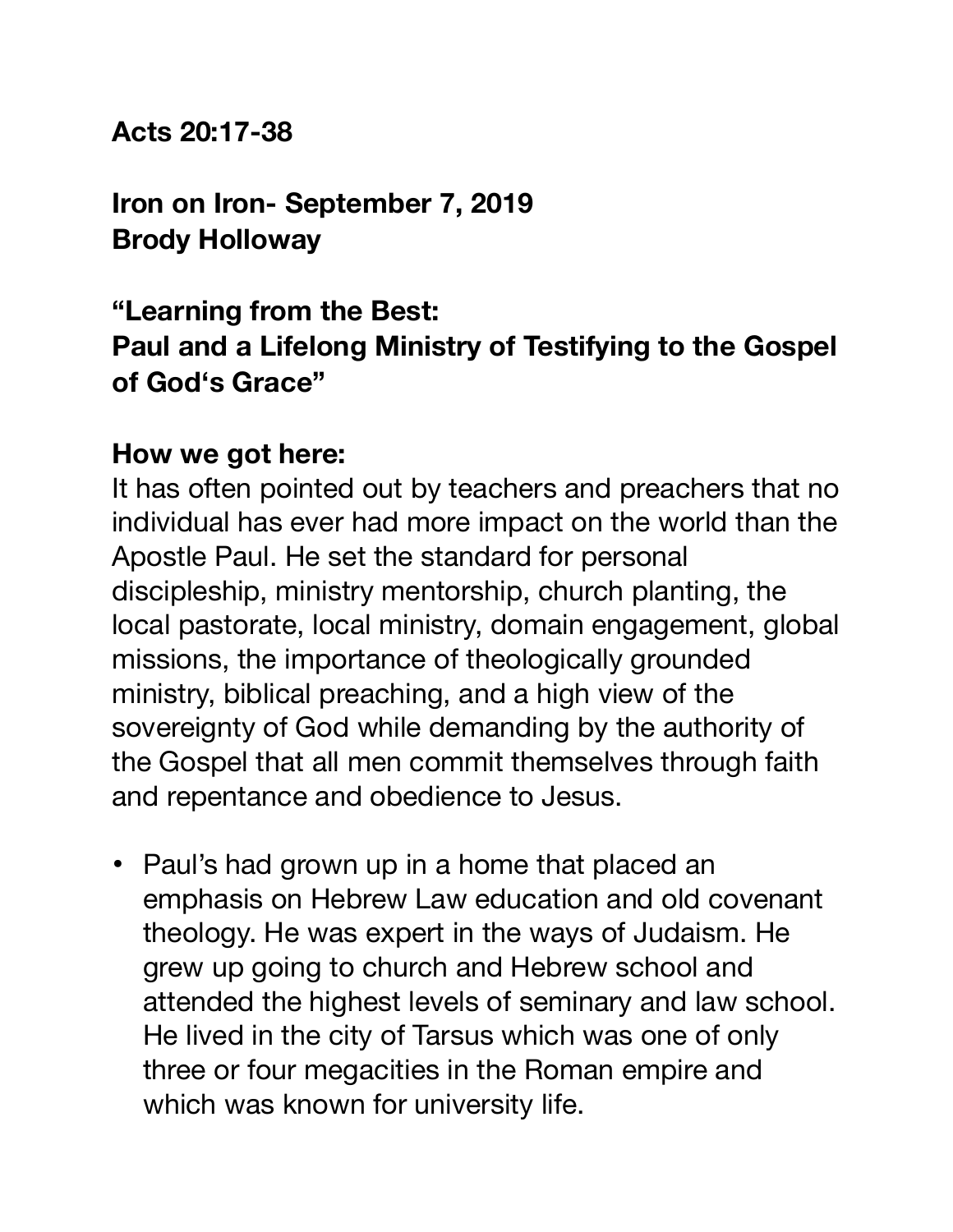- Post early adult life was committed to the advance of Judaism under Roman rule. This included the persecution of Christians.
- In the midst of this persecution, God saved Paul in one of the most spectacular conversion stories we read about.
- Paul was trained most likely in Jerusalem in the ways of Jewish law.
- Paul had served in the highest ranks Jewish religious life. He had status.
- His unique background gave him audience with both Jews and Romans. Much of Paul's early ministry was strategically going into Jewish synagogue, because he had the credentials to do so, and preaching.
- Likewise, he could debate on the largest Greek and Roman stages. He often used these platforms to proclaim the gospel. He spoke in defense of the gospel before the Jewish Sanhedrin, the Roman King, governors, legal counsel, universities, and even preached the gospel at the Areopagus on Mars Hill in Athens. If we were going to compare this to modern preaching we bought examine the ministries of Billy Graham for Robbie Zacharias. In modern context Paul preached at halftime of the Super Bowl, on the stage of the Grammy's, and at the graduation ceremonies at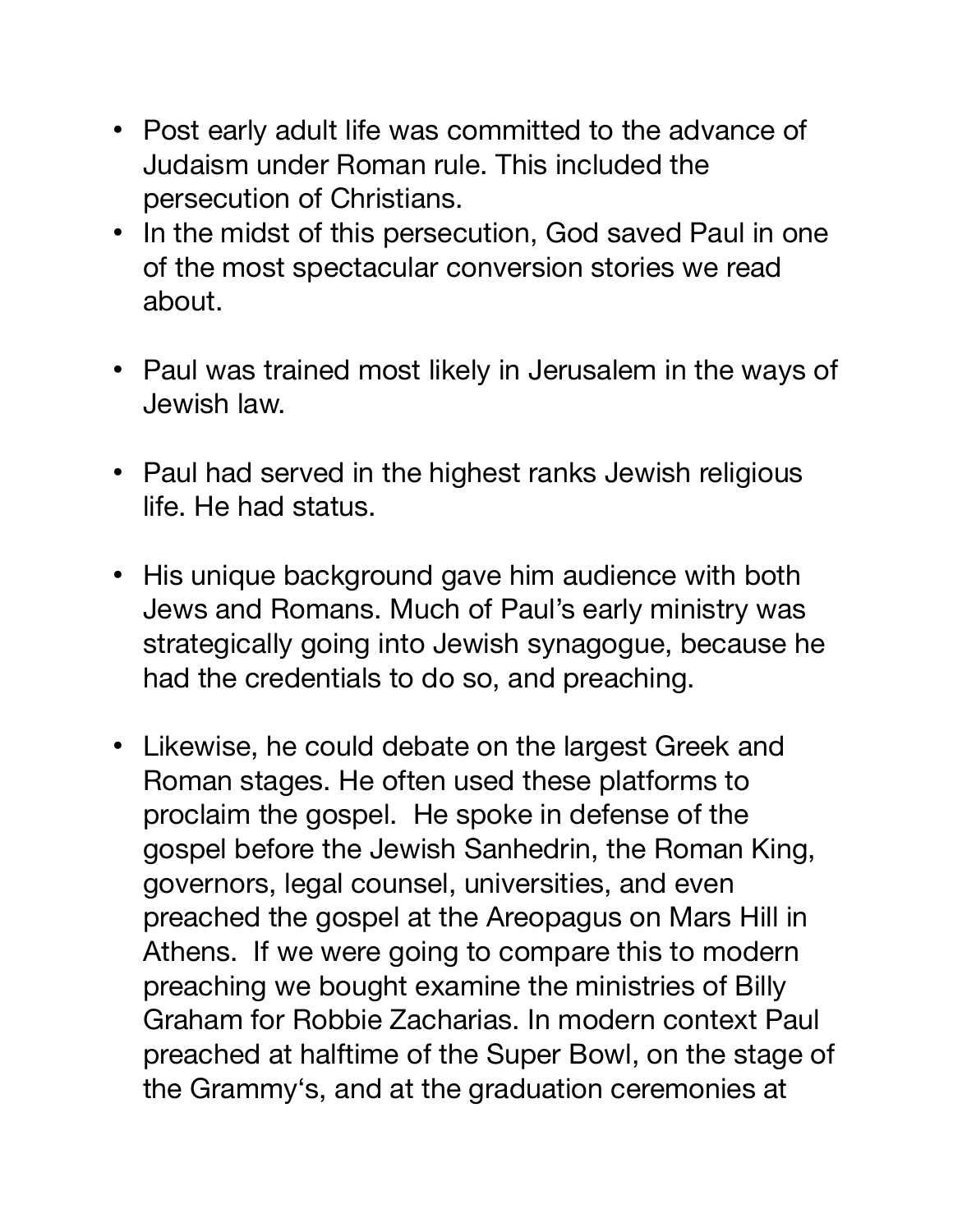Harvard, Yale, and the University of North Carolina at Chapel Hill.

• Paul planted churches throughout the Roman world.

#### **17 Lessons Paul has Taught Us in Acts:**

**1. Paul's Spirit was unconquerable.** Courage is not the absence of fear. Courage is the execution of the mission and the calling and responsibility given by God even in the presence of fear. Paul had been stoned at Lystra and left, presumed dead, but he went right back into Lystra when God revived him. To withstand the Elymas the sorcerer face to face required much courage. At Philippi Paul was beaten, and at Athens he stood toe to toe with the intellectuals of the day, and in Corinth faced depression, Ministry burn out, loneliness and realization of the weightiness and fallenness of that city. In Ephesus he survived a huge riot and when he came to Jerusalem and Caesarea later in his ministry to face Roman governors and Jewish kings and not once did he ever shrink back. What we learned from Paul is not to be without fear, but to have a confidence in the calling of God on your life that overrides that fear. He showed us that when you are confident in your calling and purpose you will press on in the most difficult situations.

# **2. Paul's vision for ministry was clear and strategic.**

Paul worked hard and had a high view of the sovereignty of God, but he understood that as men and women we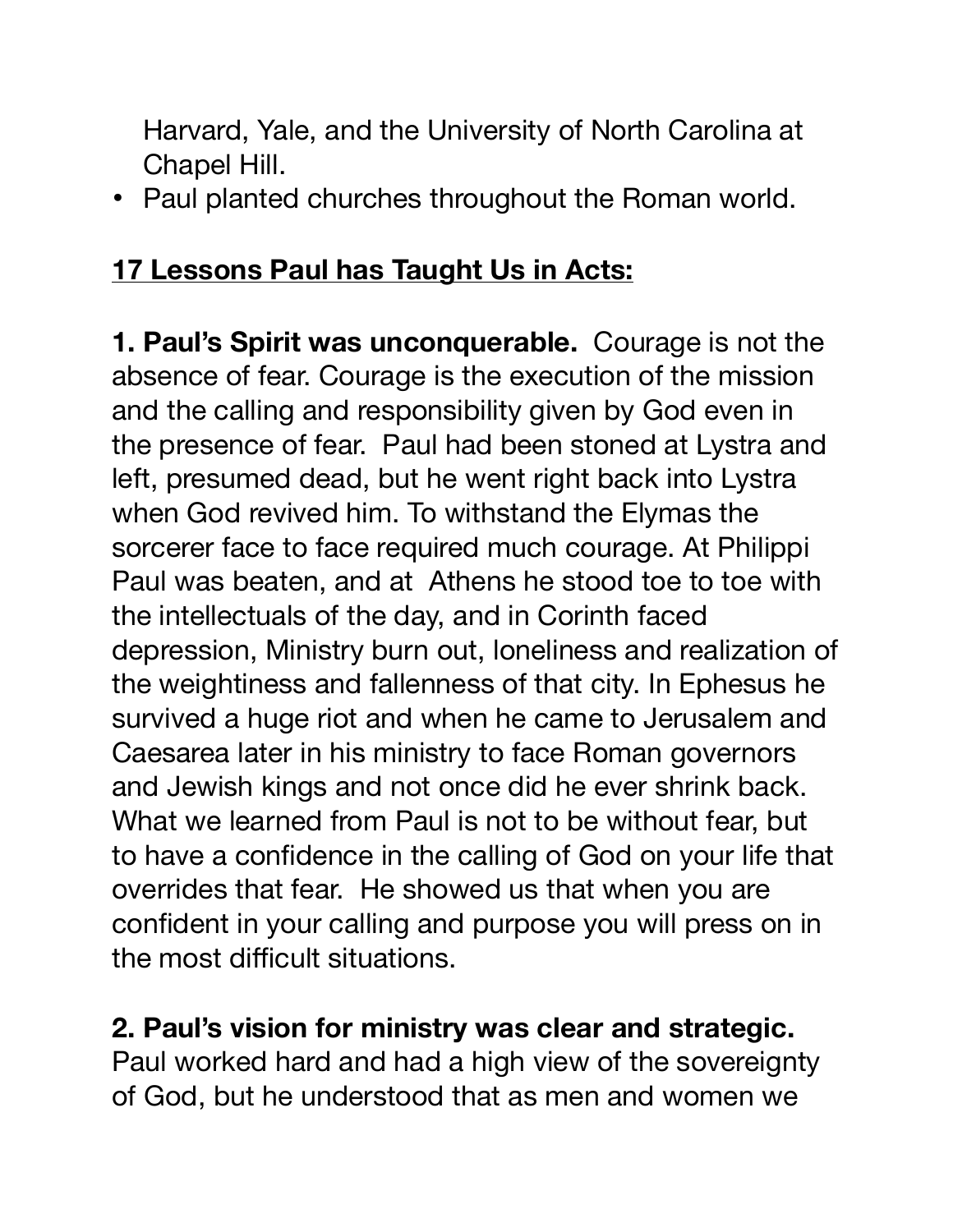have great responsibility to carry out the calling and plans and purposes of the Lord. Sometimes there seems to be the misconception that because/when and if I hold to a higher view of the sovereignty of God, then I don't have to do much work. Paul shows us that God is sovereign but demands everything from us in our pursuit of personal holiness, the execution of the Great Commission and the building of the church. God had given Paul a clear calling to plant churches throughout the Roman world. God had repeatedly re-affirmed that calling Paul had confidence in that.

**3. Paul's faith was deeply rooted in what God had done and revealed to him through the risen Lord.** We learn from Paul the importance of a constant and daily reflection on the gospel. In First Corinthian's 15:1-2 Paul reminded the Christians in Corinth of this gospel. We too, should be reminded of this gospel, daily.

**4. Paul did not work alone. He understood the need**  for a team. As sure, we must work together to carry out the vision and mission God has called us too. For the global and historical church triumphant, we must know what Jesus has laid out in Scripture as our mission of making disciples of all people. And locally, we need to know who we are and what our responsibility is to our communities and our families.

### **5. Paul believed in and practiced personal mentorship.**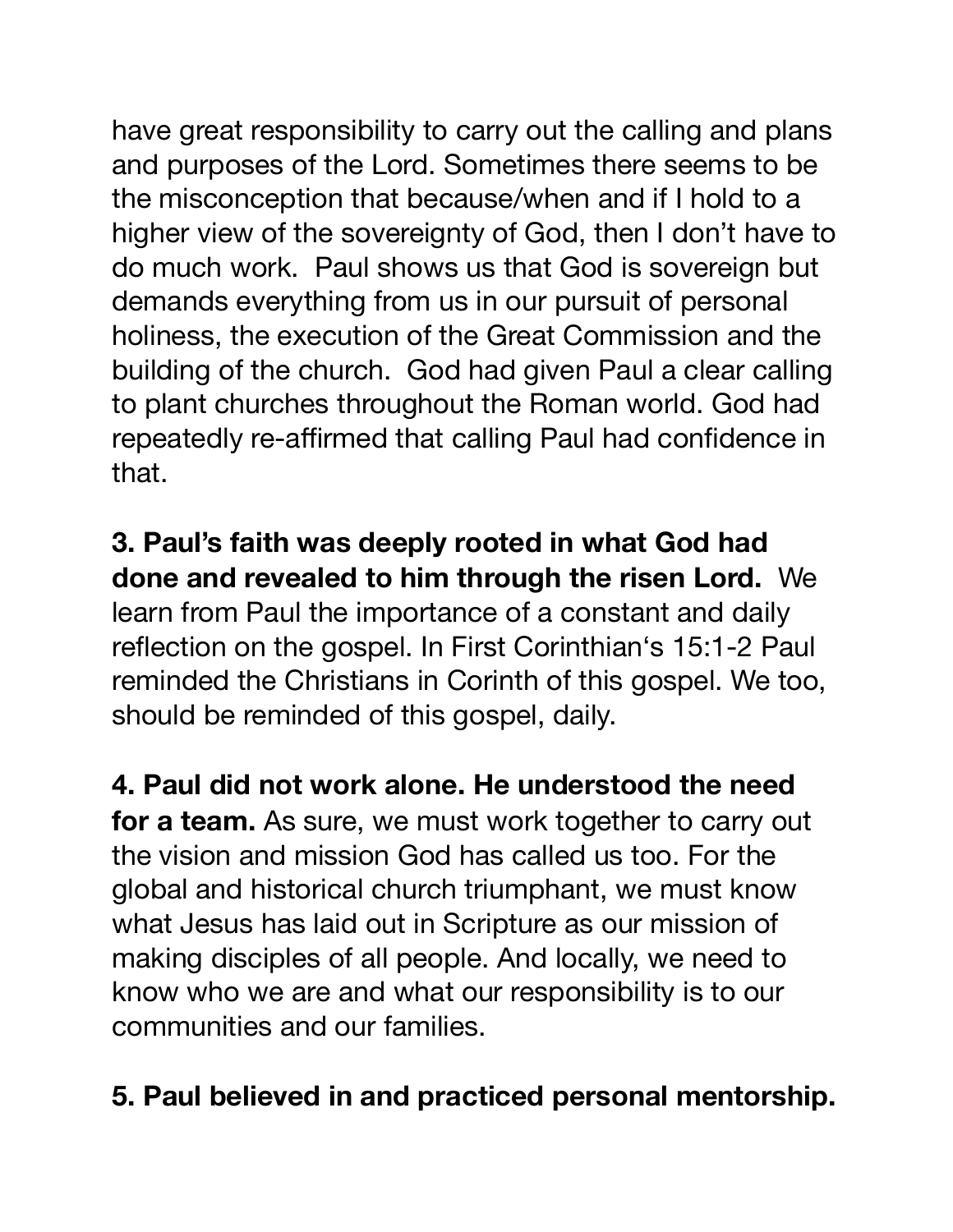Paul invested deeply in the development of young pastors like Timothy, Titus and John Mark. "*Imitate me..."*

**6. Paul loved the church, and the body of Christ.** There is sometimes a negative outlook toward the church. It is easy to find what is wrong with the church and to identify things we do not like about the church, but the church is the bride of Christ. It would be unhealthy for one man to talk about the things he doesn't like about another man's wife. If he criticized her openly, complained about her to his friends and talked ugly about her in general, the husband of the Woman would be compelled to defend her name and honor. Jesus Christ has told us that he has a bride, and she is the Church. Paul loved the church and it is evident in the greetings and salutations he would send in his letters to the various cities and churches. He knew the church was not without her issues, and he had a strong conviction and genuine desire to see her grow and become stronger.

**7. Paul preached with Authority that was not his own, but came from God.** We can learn from Paul what it looks like to speak with authority, speak unapologetically, and speak with conviction, The power that drove Paul's preaching was from the Lord. Paul knew that the Spirit of God dwelled in him, richly. Whether he was preaching or debating on the largest and greatest stages of the day, or in a one on one gospel conversation, he was unapologetic and unwavering in his commitment to preach Jesus Christ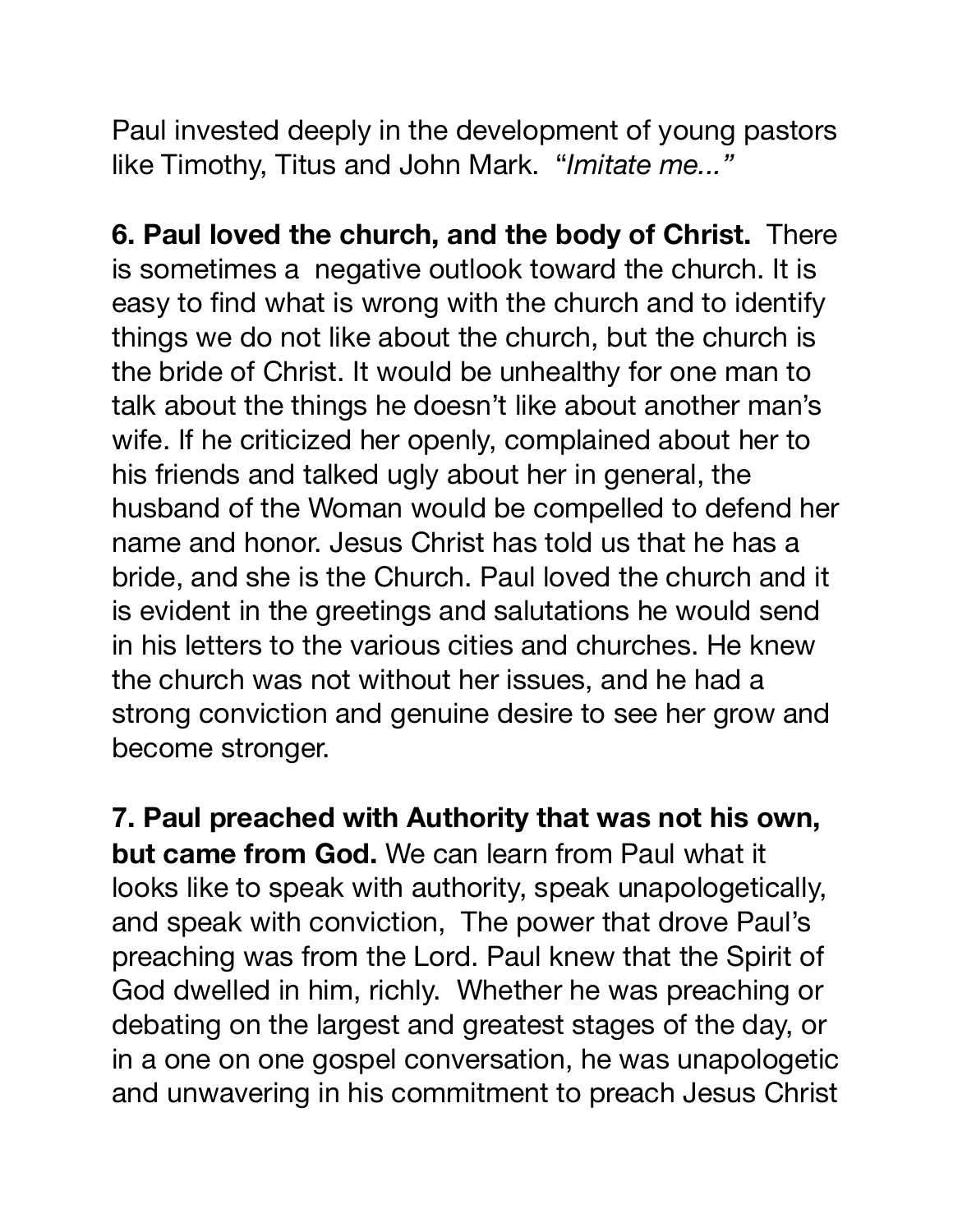and his gospel. Here are some things we have learned about preaching and its place in the local church and in missions.

-**Primacy, persistence, pervasiveness and power of preaching, and the proper way to preach. Primacy** — Primary to the function of the church. **Persistence** – There is never a need to come up with a better way. **Pervasiveness** — The need to spread the Gospel throughout the world by preaching. **Power** — Gospel-centered and Christ exalting. **Proper** — Expository

**8. Paul lived by faith.** He wrote to the Galatians, "The life I live, i live by faith in the Son of God who loved me and gave himself for me." Paul would right in one of his letters, "*we walk by faith, not by sight*." And he would remind us that "*the righteous live by faith*".

**9. Paul believed in the power of prayer.** This was true personally, as well as for the ministry and growth and mission of the Church.

**10. Paul knew his own limitations, and the need to depend fully on The Lord.** 

**11. Paul was serious about his walk with Jesus and**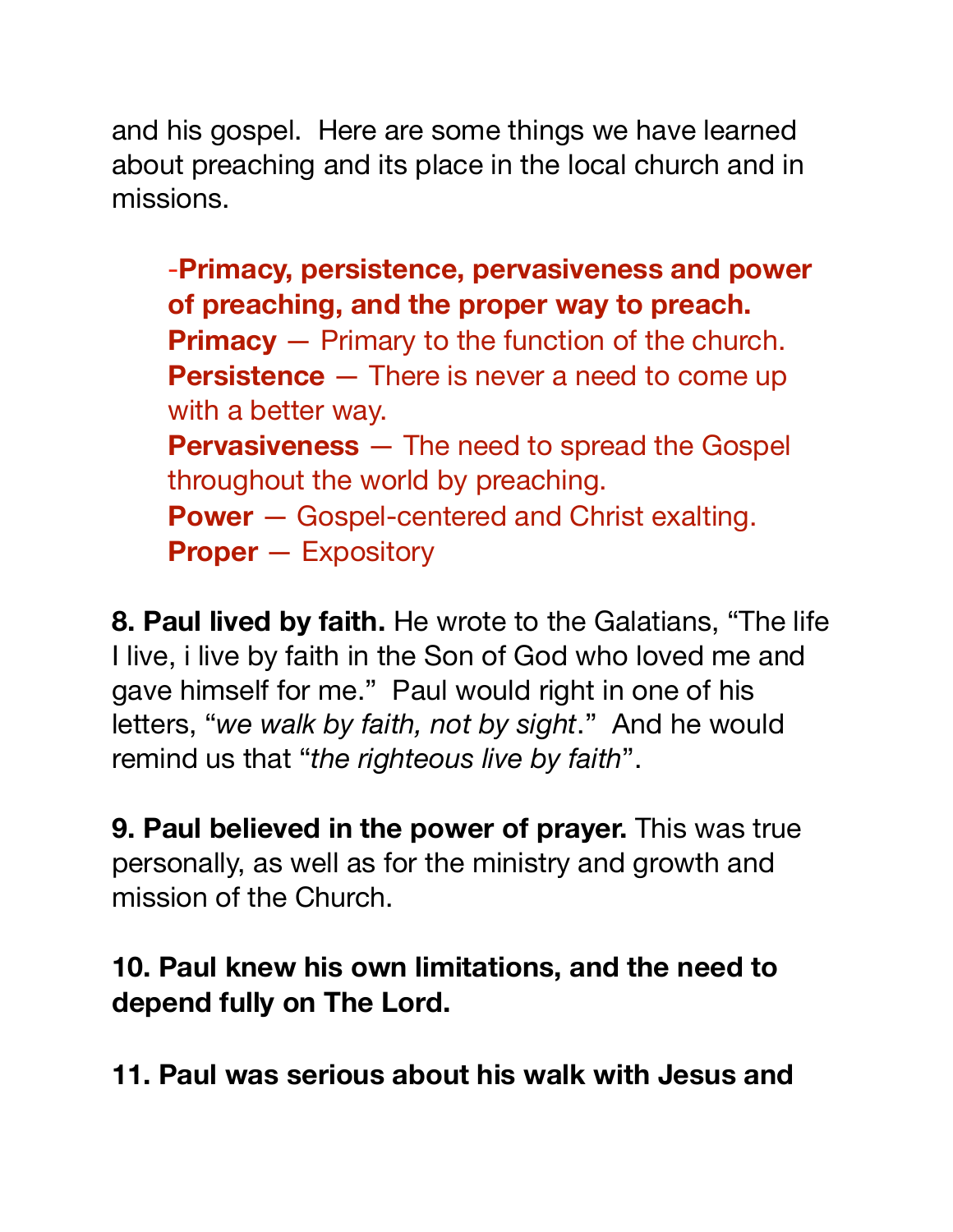**personal holiness.** Paul was as passionate about ministry as a person can be, but he did not put that before his own devotion life and personal worship. This is a mistake that a lot of us make in ministry. We can easily become so consumed with doing the tasks God has given us that we fail to maintain intimacy with Jesus and we lose focus on the most important thing.

**12. Paul believed that to be absent from the body was to be present with the Lord.** This gave him an urgency to do the work but a fearlessness of what man might do to him. He didn't fear death.

**13. Paul believed that this world is temporal, and that one day Jesus is returning to make all things new, judge every deed, word and thought of my own, and establish an eternal kingdom in which he will reign forever.**

**14. Paul showed us how to engage hostility.** There is a lot of hostility in our society dividing people politically and ideologically. As Christians there is a way to engage the enemies of the gospel.

**15. Paul taught us how to deal with ministry induced depression and anxiety.** We saw this in Acts 18 during Paul's time in Corinth.